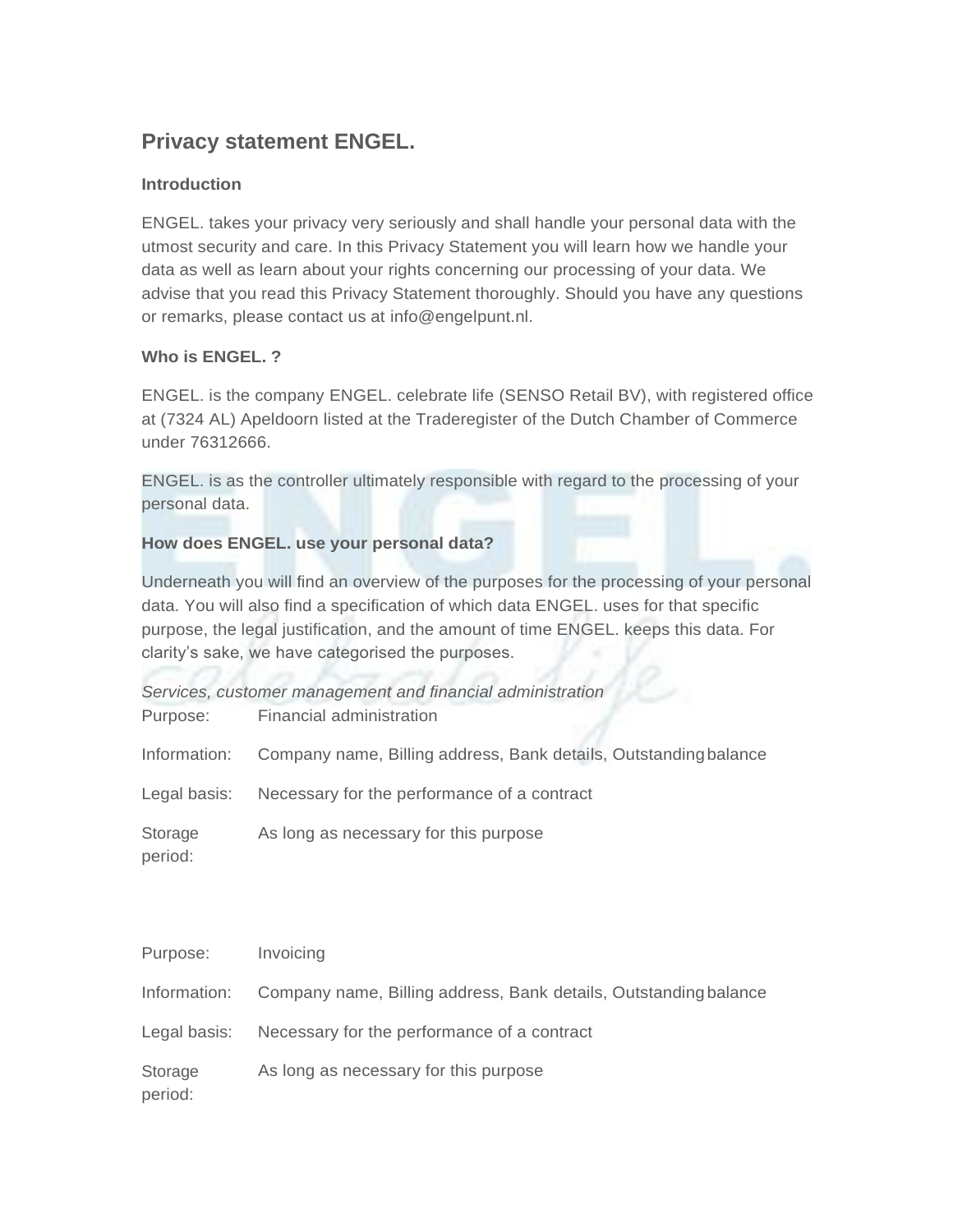| Purpose:           | <b>Order Management</b>                                                                                                                                                            |
|--------------------|------------------------------------------------------------------------------------------------------------------------------------------------------------------------------------|
| Information:       | Home address, Delivery address, Billing address, Email, Phone,<br>Payment information, Account number, Order Number, Complaint<br>content, COC number, VAT number, Customer number |
| Legal basis:       | Necessary for the performance of a contract                                                                                                                                        |
| Storage<br>period: | As long as necessary for this purpose                                                                                                                                              |

| Purpose:           | Handling complaints about the product                                                                                                                                              |
|--------------------|------------------------------------------------------------------------------------------------------------------------------------------------------------------------------------|
| Information:       | Home address, Delivery address, Billing address, Email, Phone,<br>Payment information, Account number, Order Number, Complaint<br>content, COC number, VAT number, Customer number |
| Legal basis:       | Necessary for the performance of a contract                                                                                                                                        |
| Storage<br>period: | As long as necessary for this purpose                                                                                                                                              |
|                    |                                                                                                                                                                                    |

| Purpose:           | Providing the service itself                                                                                 |
|--------------------|--------------------------------------------------------------------------------------------------------------|
| Information:       | Home address, Email, Financial data, Data necessary to provide the<br>service, Data generated by the service |
| Legal basis:       | Necessary for the performance of a contract                                                                  |
| Storage<br>period: | As long as necessary for this purpose                                                                        |

| Purpose:     | Handling complaints about the service                                                                        |
|--------------|--------------------------------------------------------------------------------------------------------------|
| Information: | Home address, Email, Financial data, Data necessary to provide the<br>service, Data generated by the service |
| Legal basis: | Necessary for the performance of a contract                                                                  |
| Storage      | As long as necessary for this purpose                                                                        |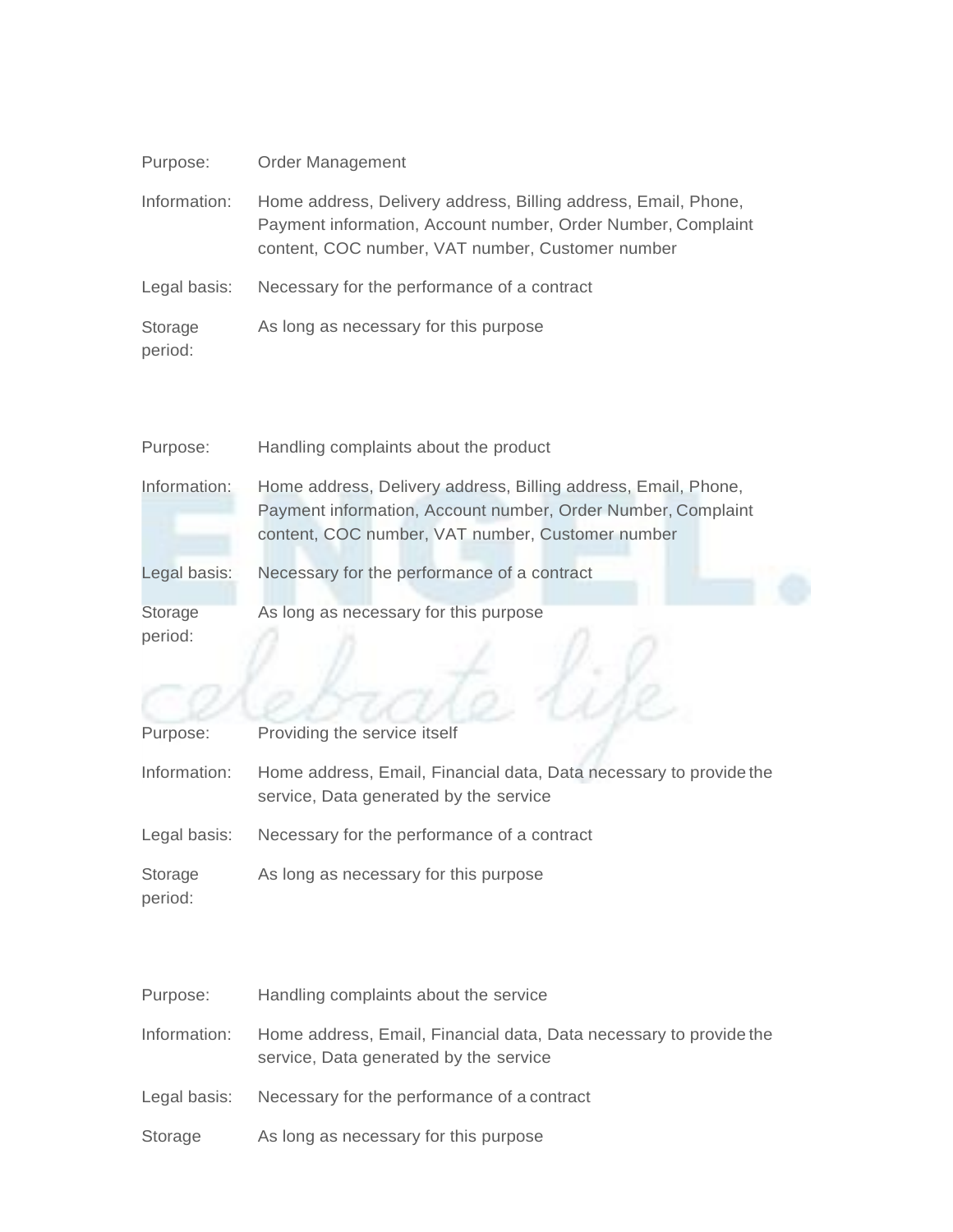period:

| Marketing<br>Purpose:  | Direct marketing                                                                                                                                                                     |
|------------------------|--------------------------------------------------------------------------------------------------------------------------------------------------------------------------------------|
| Information:           | Name, Home address, Email, Phone, Click behaviour, Online<br>behaviour, Interest in a product, Social media account, User ID, Order<br>history, Billing address Legitimate interests |
| Legal basis:           | Legitimate interests                                                                                                                                                                 |
| Interest<br>concerned: | <b>Commercial interests</b>                                                                                                                                                          |
| Storage<br>period:     | As long as necessary for this purpose                                                                                                                                                |
| Purpose:               | <b>Newsletter</b>                                                                                                                                                                    |
| Information:           | Name, Home address, Email, Phone, Click behaviour, Online<br>behaviour, Interest in a product, Social media account, User ID, Order<br>history, Billing address Legitimate interests |
| Legal basis:           | Legitimate interests                                                                                                                                                                 |
| Interest<br>concerned: | <b>Commercial interests</b>                                                                                                                                                          |
| Storage<br>period:     | As long as necessary for this purpose                                                                                                                                                |
| Purpose:               | Social media marketing                                                                                                                                                               |
| Information:           | Name, Home address, Email, Phone, Click behaviour, Online<br>behaviour, Interest in a product, Social media account, User ID, Order<br>history, Billing address Legitimate interests |
| Legal basis:           | Legitimate interests                                                                                                                                                                 |
| Interest<br>concerned: | <b>Commercial interests</b>                                                                                                                                                          |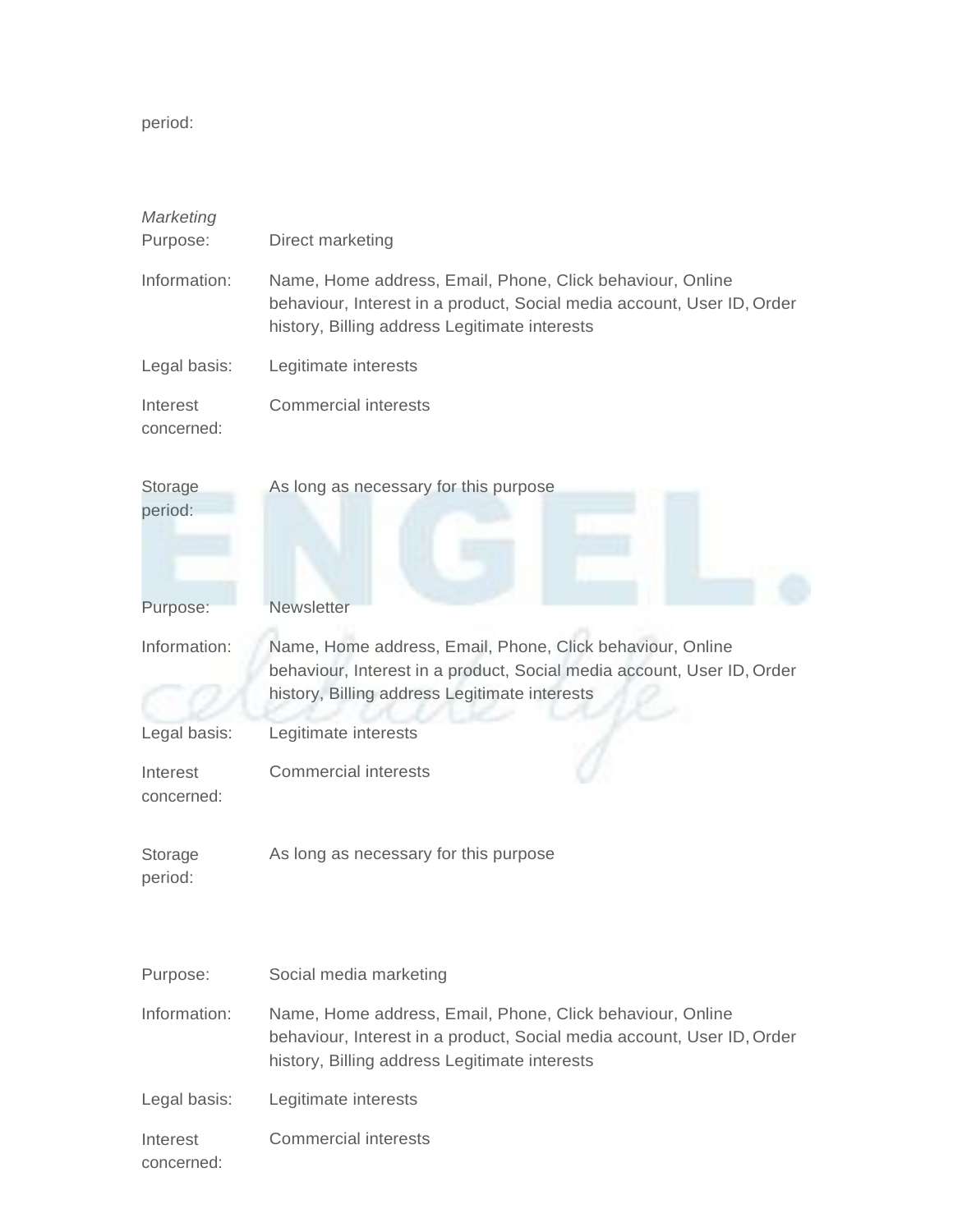Storage period: As long as necessary for this purpose

| Purpose:               | <b>Behavioural targeting</b>                                                                                                                                                         |  |
|------------------------|--------------------------------------------------------------------------------------------------------------------------------------------------------------------------------------|--|
| Information:           | Name, Home address, Email, Phone, Click behaviour, Online<br>behaviour, Interest in a product, Social media account, User ID, Order<br>history, Billing address Legitimate interests |  |
| Legal basis:           | Legitimate interests                                                                                                                                                                 |  |
| Interest<br>concerned: | <b>Commercial interests</b>                                                                                                                                                          |  |
| Storage<br>period:     | As long as necessary for this purpose                                                                                                                                                |  |
| Website                |                                                                                                                                                                                      |  |
| Purpose:               | Website analytics                                                                                                                                                                    |  |
| Information:           | Online behaviour, Location                                                                                                                                                           |  |
| Legal basis:           | Legitimate interests                                                                                                                                                                 |  |
| Interest<br>concerned: | <b>Commercial interests</b>                                                                                                                                                          |  |
| Storage period:        | As long as necessary for this purpose                                                                                                                                                |  |
| Purpose:               | A/B testing                                                                                                                                                                          |  |
| Information:           | Online behaviour, Location                                                                                                                                                           |  |
| Legal basis:           | Legitimate interests                                                                                                                                                                 |  |
| Interest<br>concerned: | <b>Commercial interests</b>                                                                                                                                                          |  |

Storage period: As long as necessary for this purpose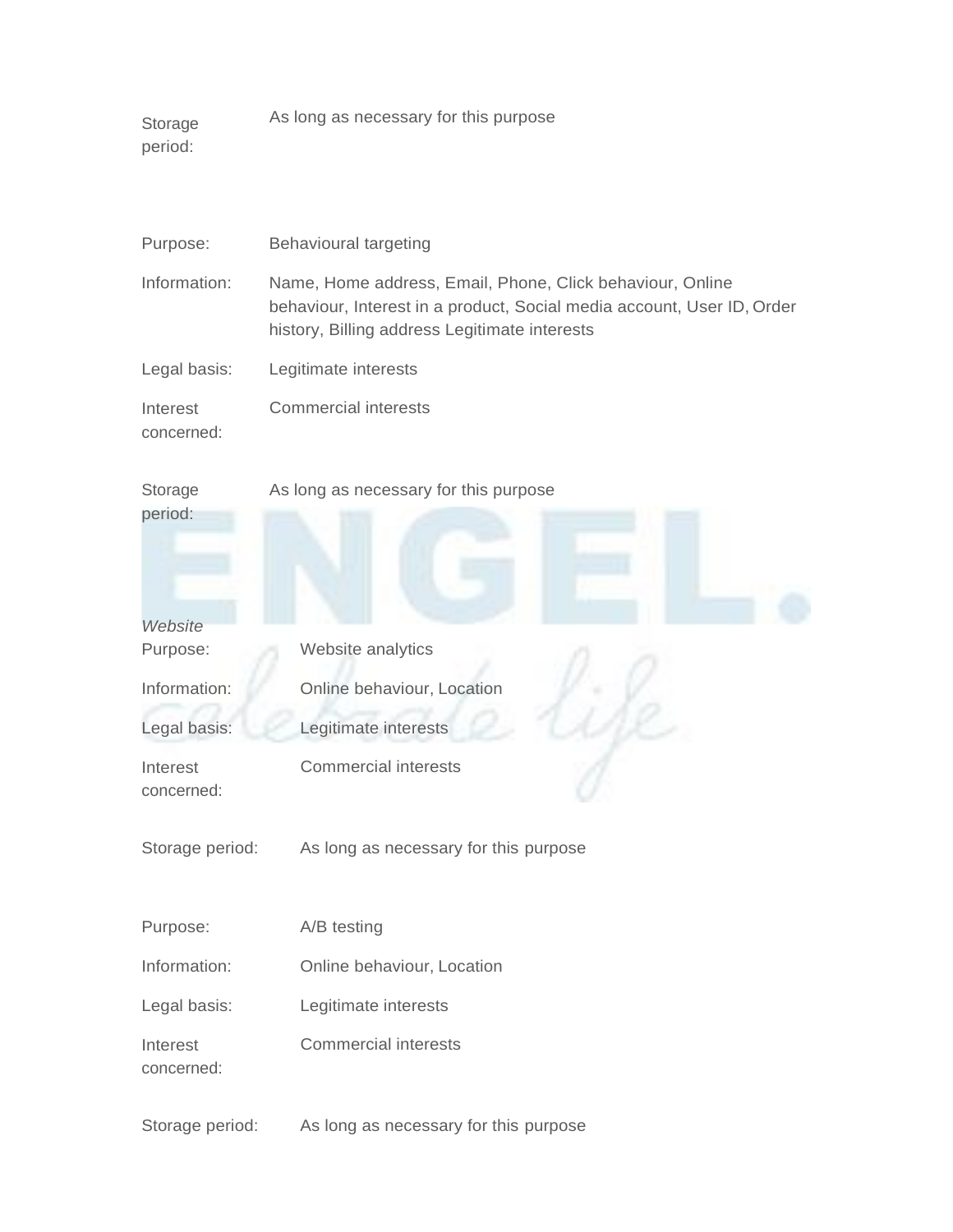| Purpose:        | Account                                                               |
|-----------------|-----------------------------------------------------------------------|
| Information:    | Name, Address, Email, Username, Password, User ID, Message<br>content |
| Legal basis:    | Necessary for the performance of a contract                           |
| Storage period: | As long as necessary for this purpose                                 |

| Security and fraud prevention |                                       |
|-------------------------------|---------------------------------------|
| Purpose:                      | Data security                         |
| Information:                  | Password, Name, Address               |
| Legal basis:                  | Legitimate interests                  |
| Interest concerned:           | <b>Commercial interests</b>           |
| Storage period:               | As long as necessary for this purpose |
|                               |                                       |

# **How did ENGEL. obtain your personal data?**

ENGEL. has obtained your data because you have provided this data to us.

## **What are your rights?**

Under the European General Data Protection Regulation you have a number of rights with regard to your data and the processing thereof:

#### **Access**

You may access your personal information and make any necessary changes in your account. If you would like to see which personal data ENGEL. has obtained about you, you may exercise your right of access by submitting a request to ENGEL. .

#### *Making changes*

If you wish to make changes to the personal information that you have seen as a result of a request for access and you are unable to make the changes yourself in your account, you may request that ENGEL. makes these changes for you. You may request that ENGEL. modifies, corrects, supplements, erases or shields your information.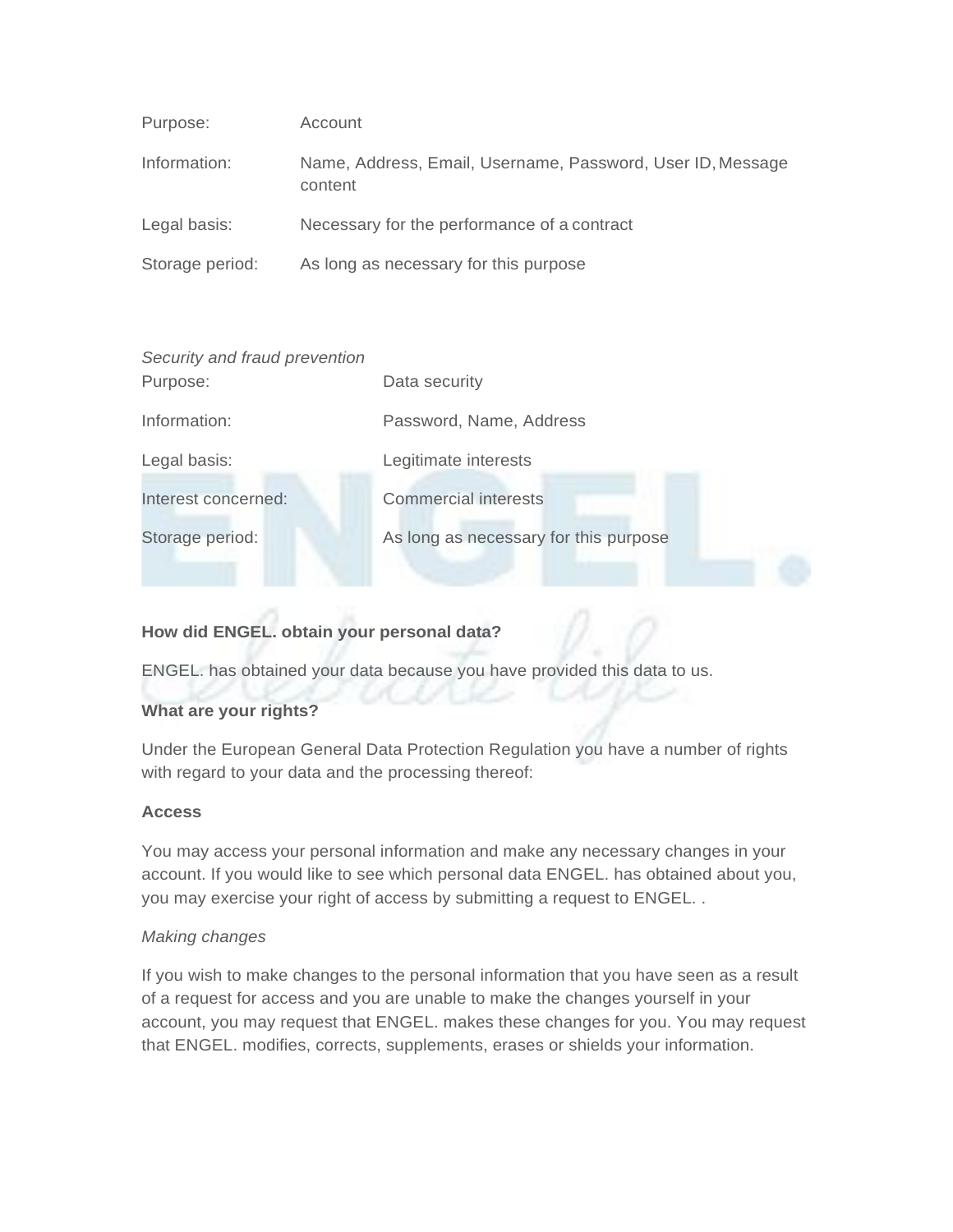## *Restriction of processing of personal data*

You also have the right, under certain conditions, to ask ENGEL. to restrict the processing of your personal data.

## *Right to object*

If processing of your data takes place on the grounds of 'legitimate interest' by ENGEL. or a third party, you have the right to object to that processing.

## *Portability of data*

You have the right to obtain your personal data from ENGEL. . ENGEL. will provide this in a structured and commonly used format, which can easily be opened using commonly used digital systems.

#### *Withdrawing consent*

When the legal basis for a particular processing is your explicit consent, you have the right to withdraw that consent. This does not affect past processing, but does mean that we will no longer be allowed to process this data in the future. It may also result in ENGEL. no longer being able to provide you with certain services.

## *Response from ENGEL.*

A request can be sent to [info@engelpunt.nl. E](mailto:info@engelpunt.nl)NGEL. will comply with your request as soon as possible and in any case no later than one (1) month after ENGEL. has received such a request. If ENGEL. rejects your request, we will indicate in our reply why the request was rejected.

## *Recipients of your personal data*

Your data may be transmitted to:

- Data processors
- Parties that are involved in the execution or fulfilment of an agreement between you and ENGEL.

It is possible that ENGEL. is required to submit your data to a third party, for example to fulfil a legal obligation.

## **What are cookies and how does ENGEL. use them?**

Cookies are small pieces of (text) information that are sent to your browser when you visit the website of ENGEL. and then stored on the hard disk or in the memory of your device. The cookies placed via ENGEL. 's website cannot damage your device or the